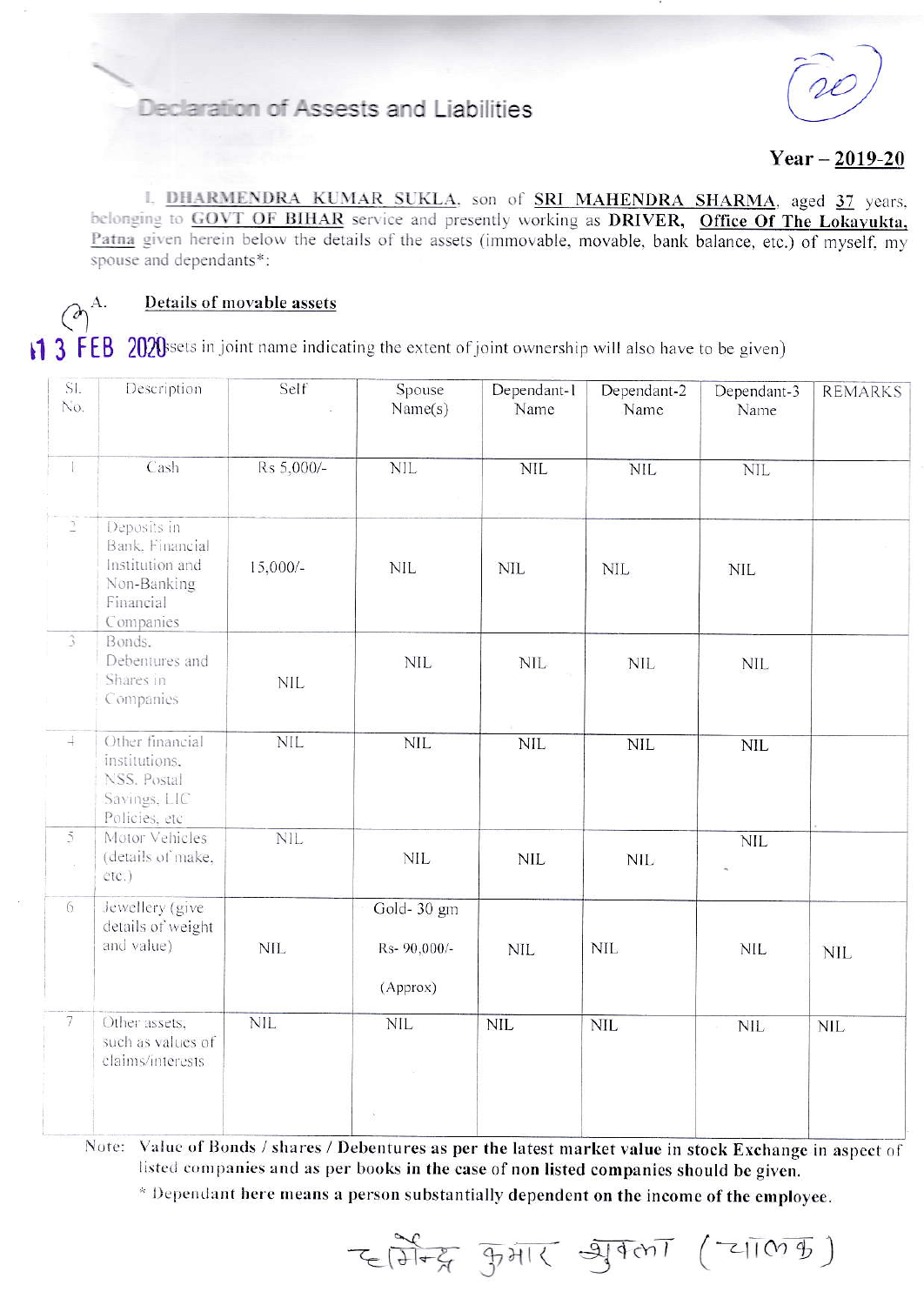#### **B.** Details of Immovable assets

[Note: Properties in joint ownership indicating the extent of joint ownership will also have to be indicates]

| SI.<br>No.     | Description                                                                                                                              | Self       | Spouse<br>Name(s) | Dependant-<br>1 Name | Dependant-2<br>Name | Dependant-3 Name |
|----------------|------------------------------------------------------------------------------------------------------------------------------------------|------------|-------------------|----------------------|---------------------|------------------|
|                | Agricultural Land<br>$-Location(s)$<br>-Survey number(s)<br>-Extent(Total<br>measurement)<br>-Current market value                       | NIL        | <b>NIL</b>        | <b>NIL</b>           | <b>NIL</b>          | <b>NIL</b>       |
| $\overline{C}$ | Non-Agriculture Land<br>$-Location(s)$<br>-Survey number(s)<br>-Extent(Total<br>measurement)<br>-Current market value                    | <b>NIL</b> | <b>NIL</b>        | NIL                  | NIL.                | NIL              |
| $\overline{3}$ | Buildings (Commercial and<br>residential)<br>-Location(s)<br>-Survey number(s)<br>-Extent(Total<br>measurement)<br>-Current market value | nil        | NIL               | <b>NIL</b>           | <b>NIL</b>          | <b>NIL</b>       |
| $\pm$          | Houses / Apartments, etc.<br>$-Location(s)$<br>-Survey number(s)<br>-Extent(Total<br>measurement)<br>-Current market value               | <b>NIL</b> | <b>NIL</b>        | <b>NIL</b>           | <b>NIL</b>          | <b>NIL</b>       |
| $\leq$<br>T    | Others (such as interest in<br>property                                                                                                  | <b>NIL</b> | <b>NIL</b>        | <b>NIL</b>           | <b>NIL</b>          | <b>NIL</b>       |

### I give herein below the details of my liabilities / overdues to public financial intitutions and government  $(2)$ dues:-

[Note : Please give separate details for each item]

| SI.<br>No. | Description                                                                                                         | Name & address of Bank / Finacial Intitutions(s) /<br>Department (s)            | Amount outstandin as on |  |
|------------|---------------------------------------------------------------------------------------------------------------------|---------------------------------------------------------------------------------|-------------------------|--|
| (a)        | (i) Loans from Banks                                                                                                | Personal Ioan SBI, Patna<br>Secetariat Sinchai Bhawan patna<br>Rs- $6.00.000/-$ | $5,00,000/$ -           |  |
|            | (ii) Loans from financial institutions                                                                              | <b>NIL</b>                                                                      | <b>NIL</b>              |  |
|            | (iii) Government Dues:<br>(a) dues to department dealing with<br>government accommodation                           | <b>NIL</b>                                                                      | <b>NIL</b>              |  |
|            | (b) dues to departments dealing with<br>supply of water                                                             | <b>NIL</b>                                                                      | <b>NIL</b>              |  |
|            | (c) dues to departments dealing with<br>supply of electricity                                                       | <b>NIL</b>                                                                      | <b>NIL</b>              |  |
|            | (d) dues to departments dealing with<br>telephones                                                                  | <b>NIL</b>                                                                      | <b>NIL</b>              |  |
|            | (e) dues to departments dealing with<br>government transport (including<br>aircraft and helicopters)                | NIL                                                                             | <b>NIL</b>              |  |
|            | (1) Other dues, if any                                                                                              | NIL                                                                             | NIL                     |  |
| (b)        | (i) Income Tax including surcharge<br>Also indicate the assessment year upto<br>which Income Tax Return field. Give | PAN CARD NO- GBMPS944F                                                          | <b>NIL</b>              |  |

飞西安 如川 马矶 (211(195)